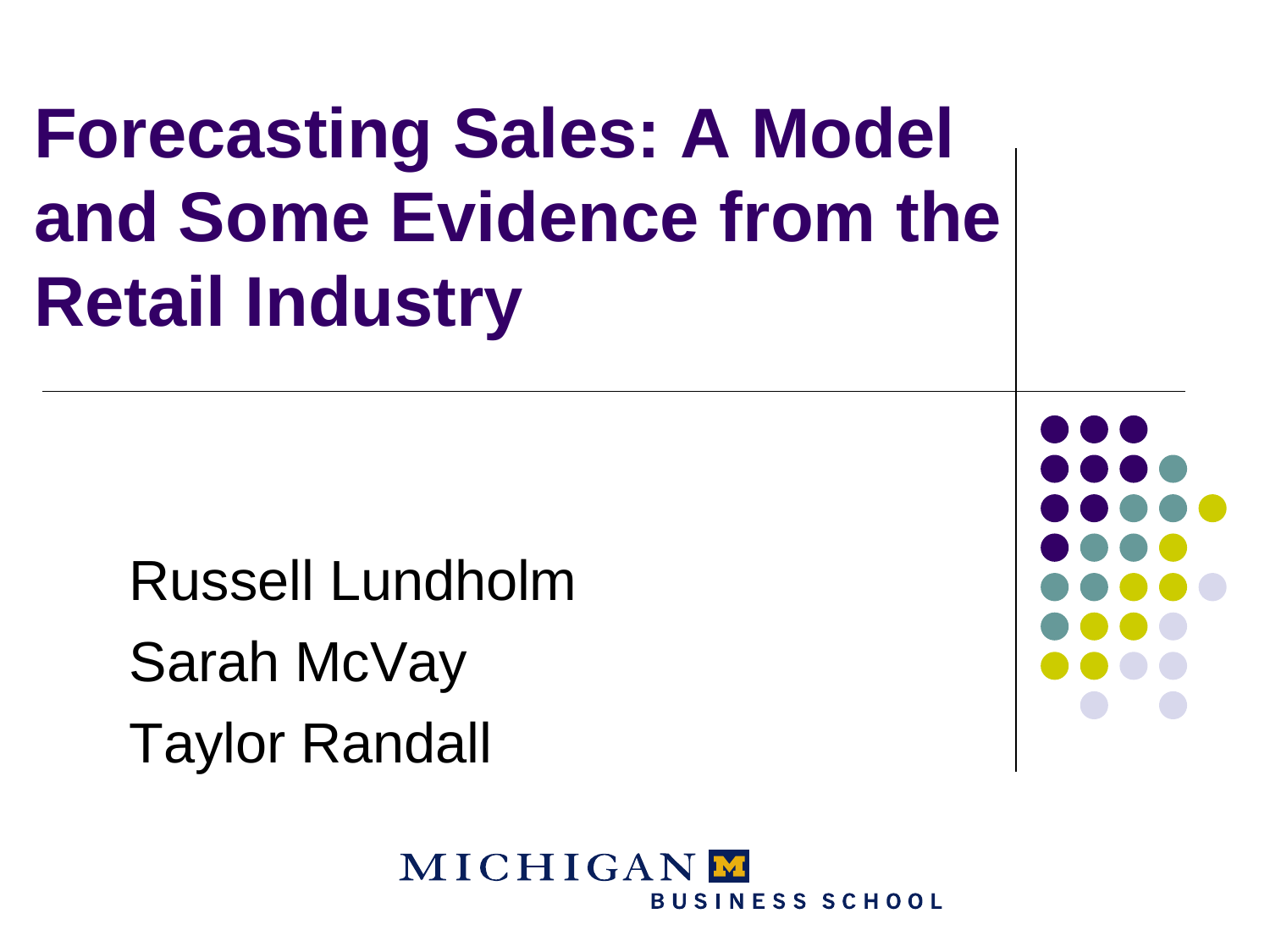# **Why forecast financial statements?**



- Seems obvious, but two common criticisms:
	- "Who cares, can't we can look at the analyst forecasts?"
	- "Surely in the 'real world' analysts use much more sophisticated models than we could ever imagine."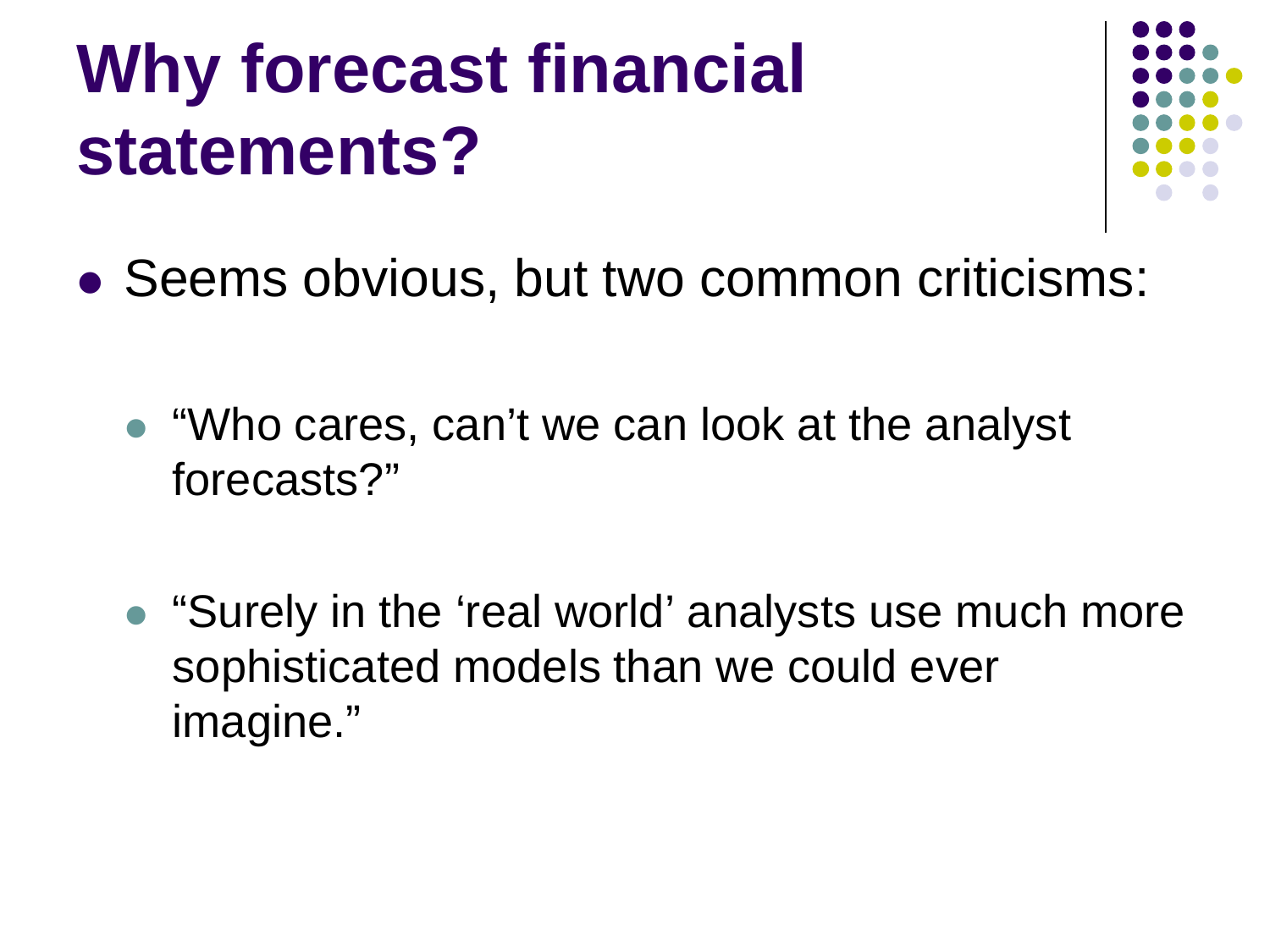# **Why forecast sales?**



- the sales forecast is the most important forecast in most financial forecasting applications
	- combine with margin to get income forecast
	- combine with turnover to get asset forecast
- A 1% change in the sales growth estimate can change the equity value estimate by about 15%.
- Our goal is to
	- develop a reasonably general sales-forecasting model
	- show how to estimate it on a retail firm
	- test its predictive ability in-sample and out-of-sample
	- compare it to analyst forecasts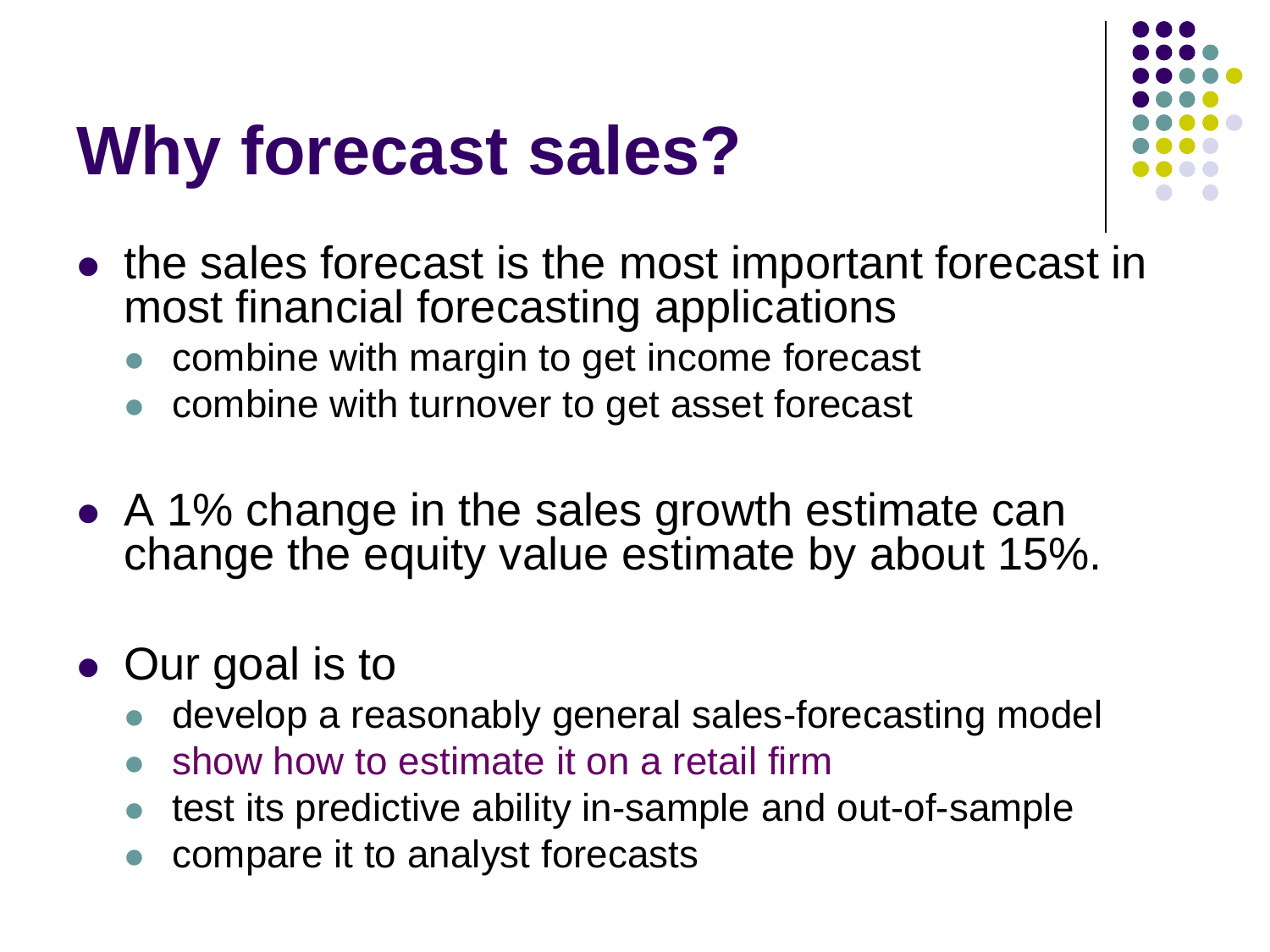## **What needs to be modeled?**

- how do we mix together beliefs about
	- the number of new sales-generating units, and
	- the growth in sales from existing units?
- Half of the puzzle # of stores is commonly estimated/disclosed by the firm.
	- what does this imply about the sales forecast?
- Comp growth rates are more complicated than you might have thought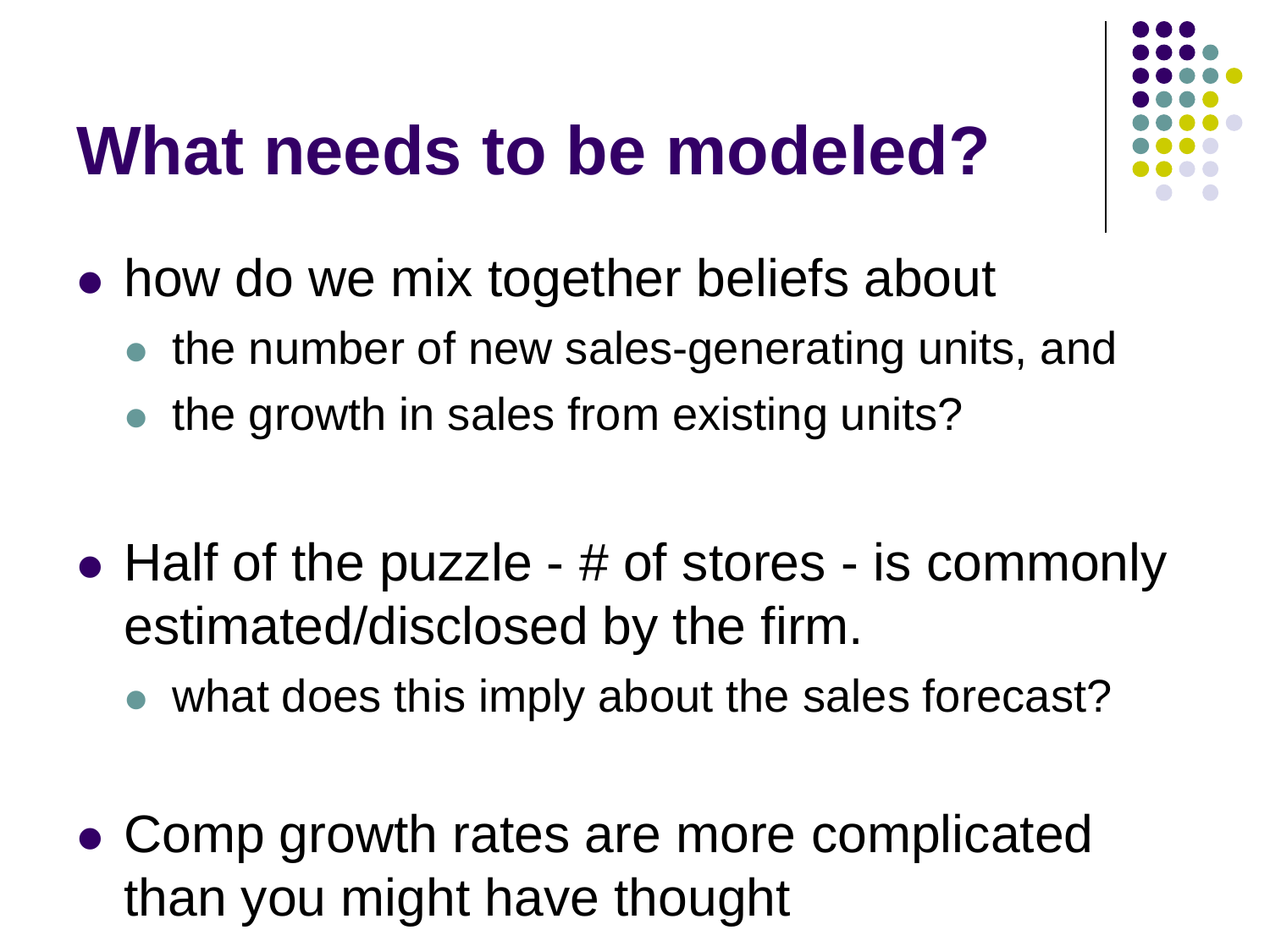# **The Model – sales rates / store**



- $R_t^N$  = the average sales/store rate for the new stores in year t, (annualized in results)
- = the average sales/store rate for the mid stores in year t, and  $R_t^M$  $R_t^O$ 
	- = the average sales/store rate for old stores in year t.

• Sales<sub>t</sub> = 
$$
O_t R_t^O + M_t R_t^M + N_t R_t^N
$$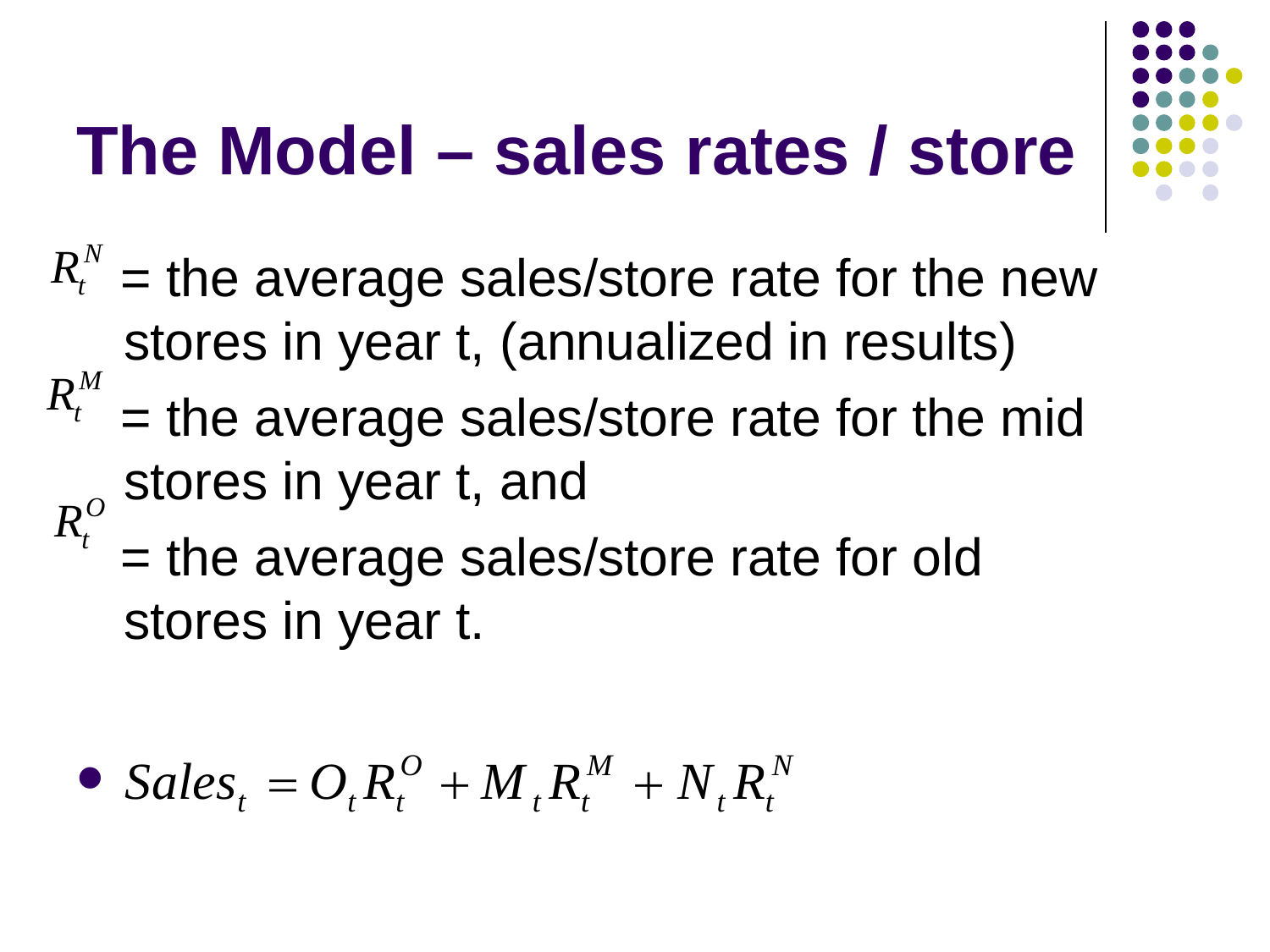# **the number of stores and comps**



Comparable store sales growth is the growth in sales from stores that where open at the beginning of the prior year and are currently still open.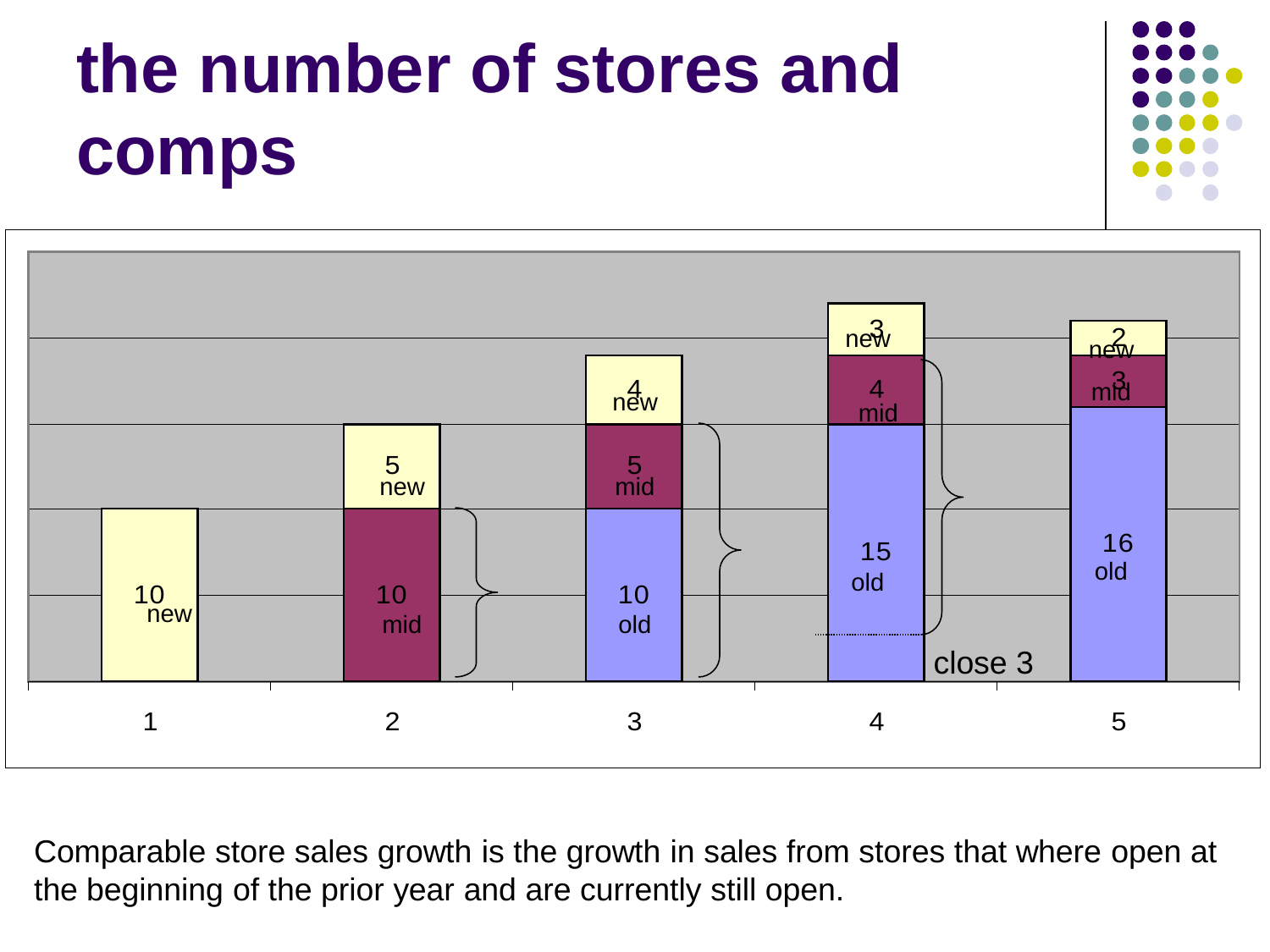

# **The algebra of comps**

$$
1 + C_t = \frac{O_t R_t^O}{(O_{t-1} - D_t)R_{t-1}^O + M_{t-1}R_{t-1}^M}
$$

- recall that  $O_t = O_{t-1} + M_{t-1} D_t$  so same stores are in numerator and denominator
- note that comps are sensitive to the movement of stores from mid to old (if the rates are different)

• if 
$$
R_t^M = R_t^O
$$
 each period then  $1 + C_t = \frac{R_t^O}{R_{t-1}^O}$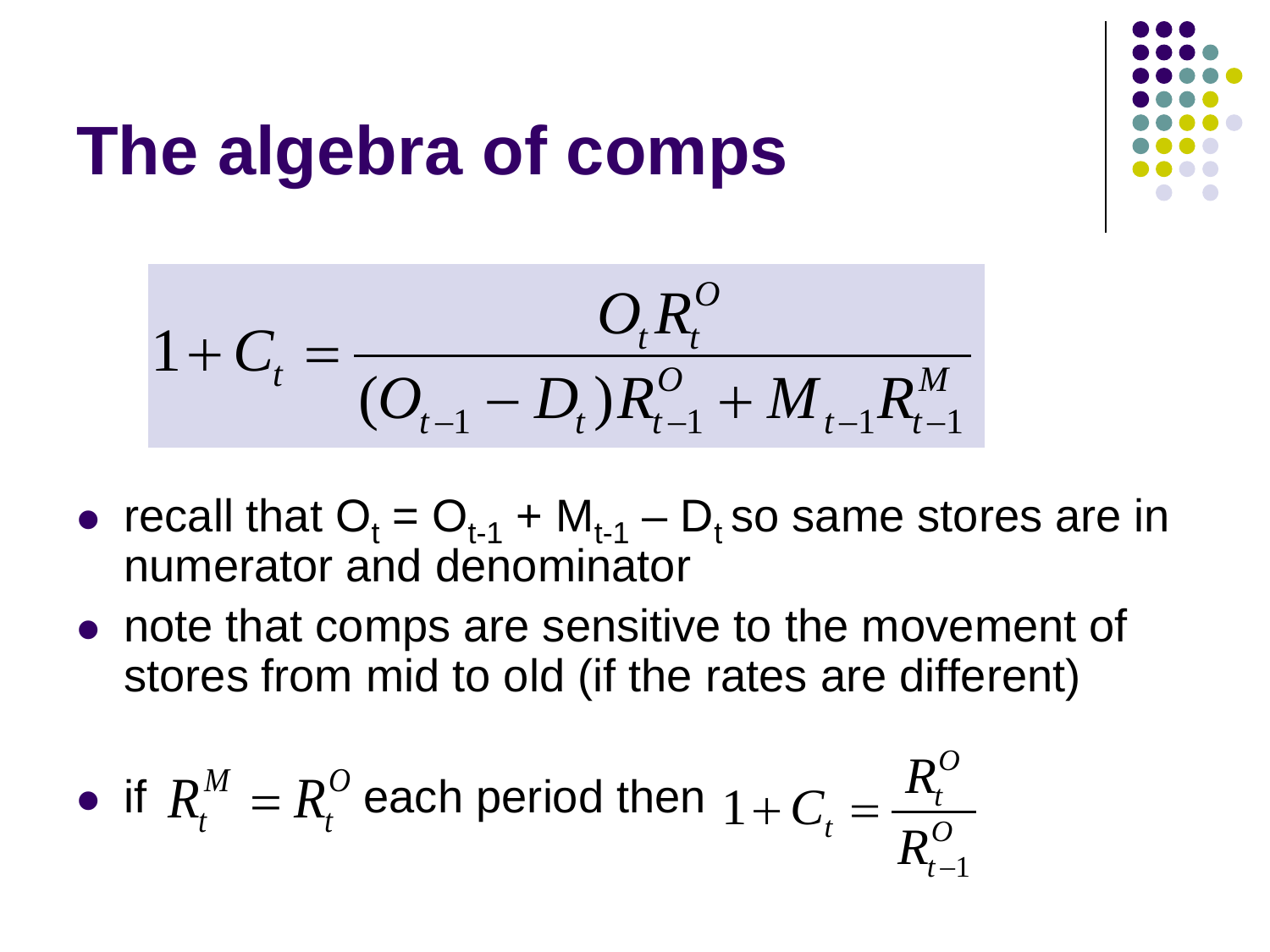# **Using the comp growth to "clean up" the estimation**

we know the # of stores of each type

$$
Sales_{t} = O_{t}R_{t}^{O} + M_{t}R_{t}^{M} + N_{t}R_{t}^{N}
$$

but the rates are **unknown.** However, we know something about the evolution of the rates over time.

The trick in the estimation is to account for the changes in past rates as part of the independent variable so that we can estimate the most recent rates as parameters.

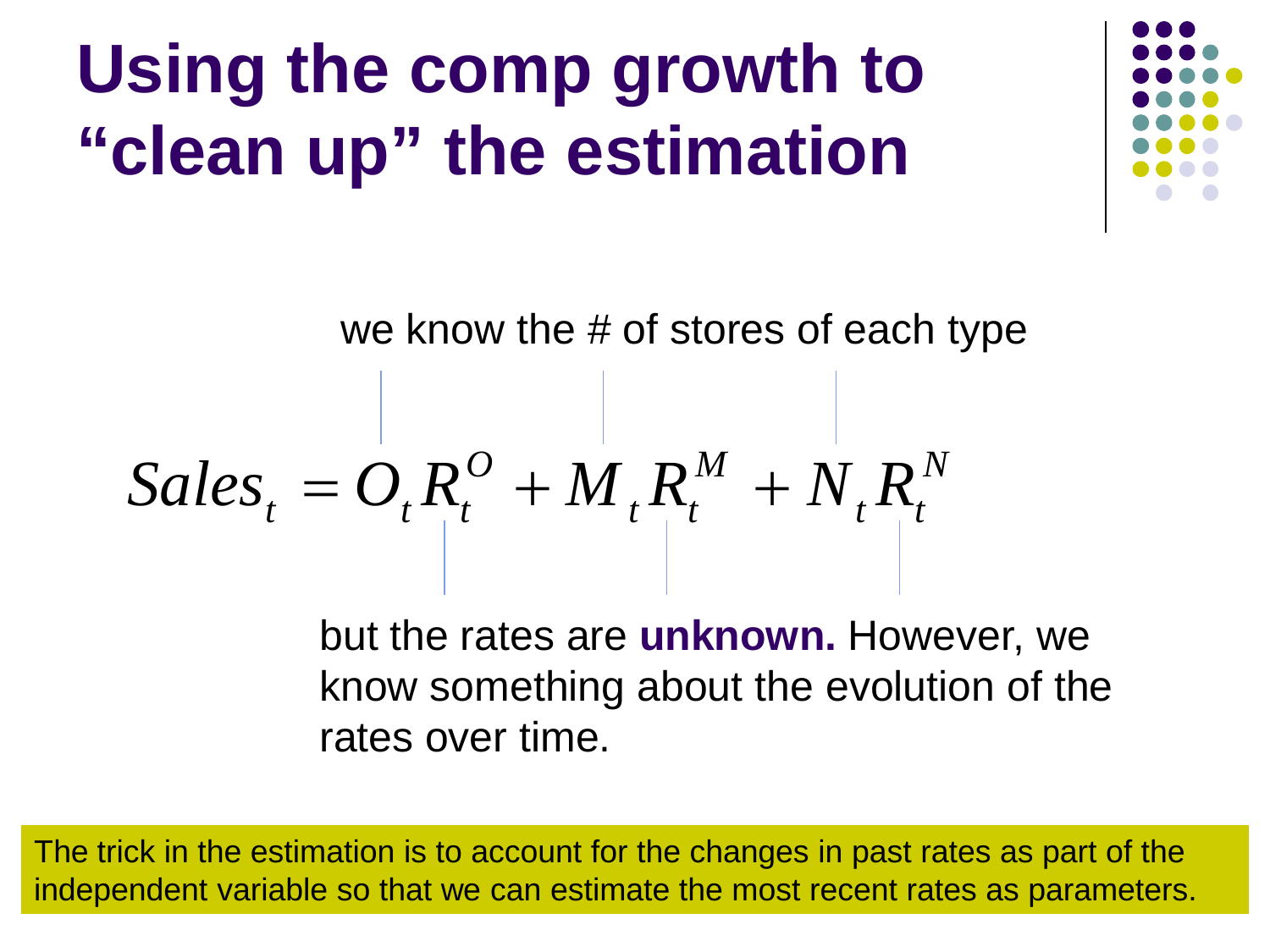# **The Model – something we can estimate?**

$$
\Delta Sales_{t} = (O_{t}R_{t}^{O} - O_{t-1}R_{t-1}^{O}) + (M_{t}R_{t}^{M} - M_{t-1}R_{t-1}^{M}) + (N_{t}R_{t}^{N} - N_{t-1}R_{t-1}^{N})
$$

- $\bullet$  observe all the # of stores and control for the changing rates over time using the comps (plus some assumptions).
- Estimate  $R_T^N R_T^M R_T^O$  where T is most recent year in data.
- Estimate by firm over time. Estimate in changes to control for non-stationarity.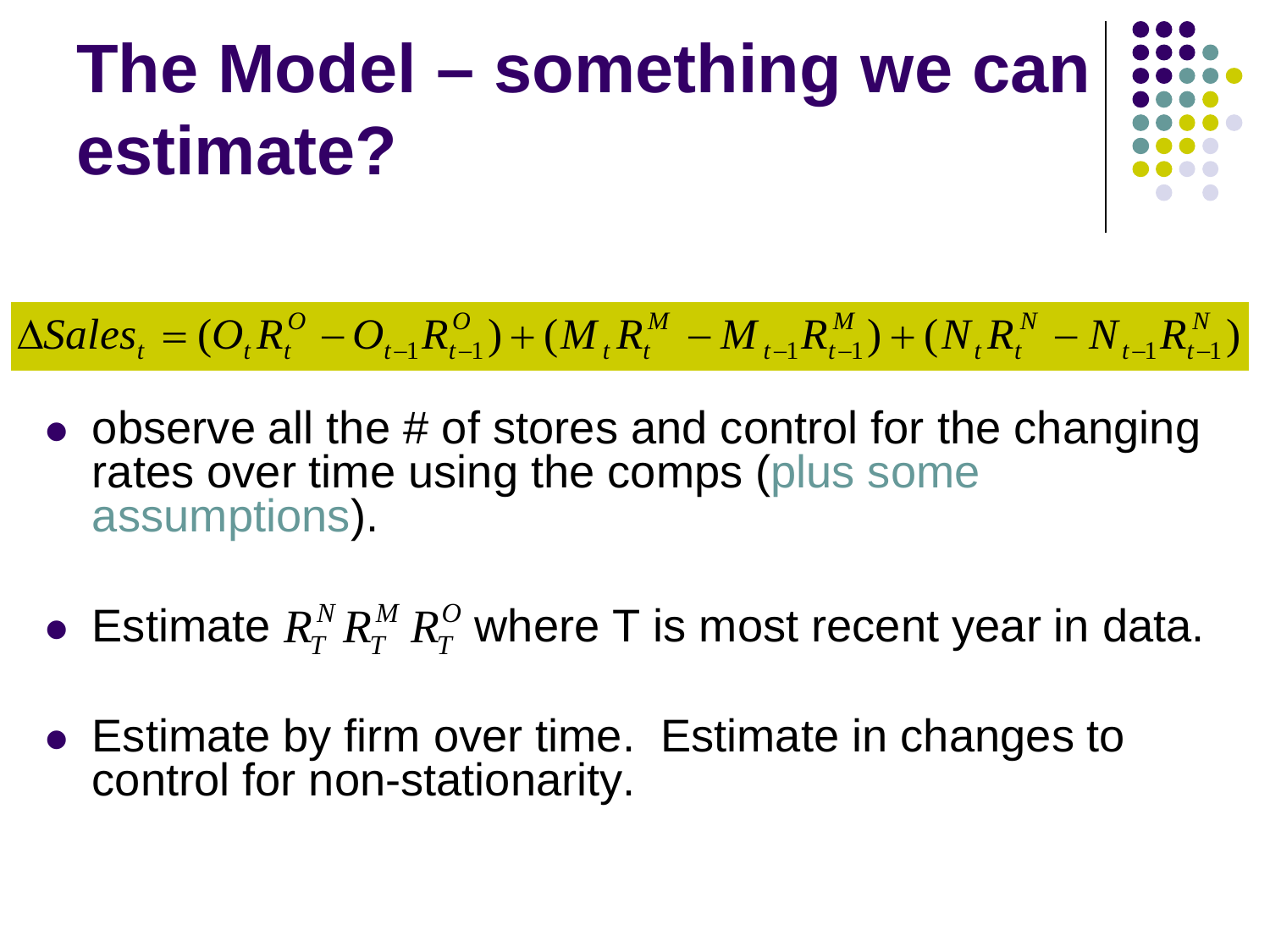#### **Model 1**

*know* that  $R_t^O = R_{t-1}^O(1+C_t)$ *assume* that  $R_t^M = R_t^O$ and  $R_t^N = R_{t-1}^N(1+C_t)$ 



- after the end of first year, store is fully mature
- all rates evolve at the rate  $(1+C_t)$

$$
\Delta Sales_T = (O_T + M_T)R_T^O - (O_{T-1} + M_{T-1})R_{T-1}^O + N_T R_T^N - N_{T-1}R_{T-1}^N
$$
\nchange in stores and rates on old+mid

\n
$$
\Delta Sales_T = \left[ (O_T + M_T) - \frac{(O_{T-1} + M_{T-1})}{(1 + C_T)} \right]R_T^O + \left[ N_T - \frac{N_{T-1}}{(1 + C_T)} \right]R_T^N
$$
\nadding the number of beginning stores down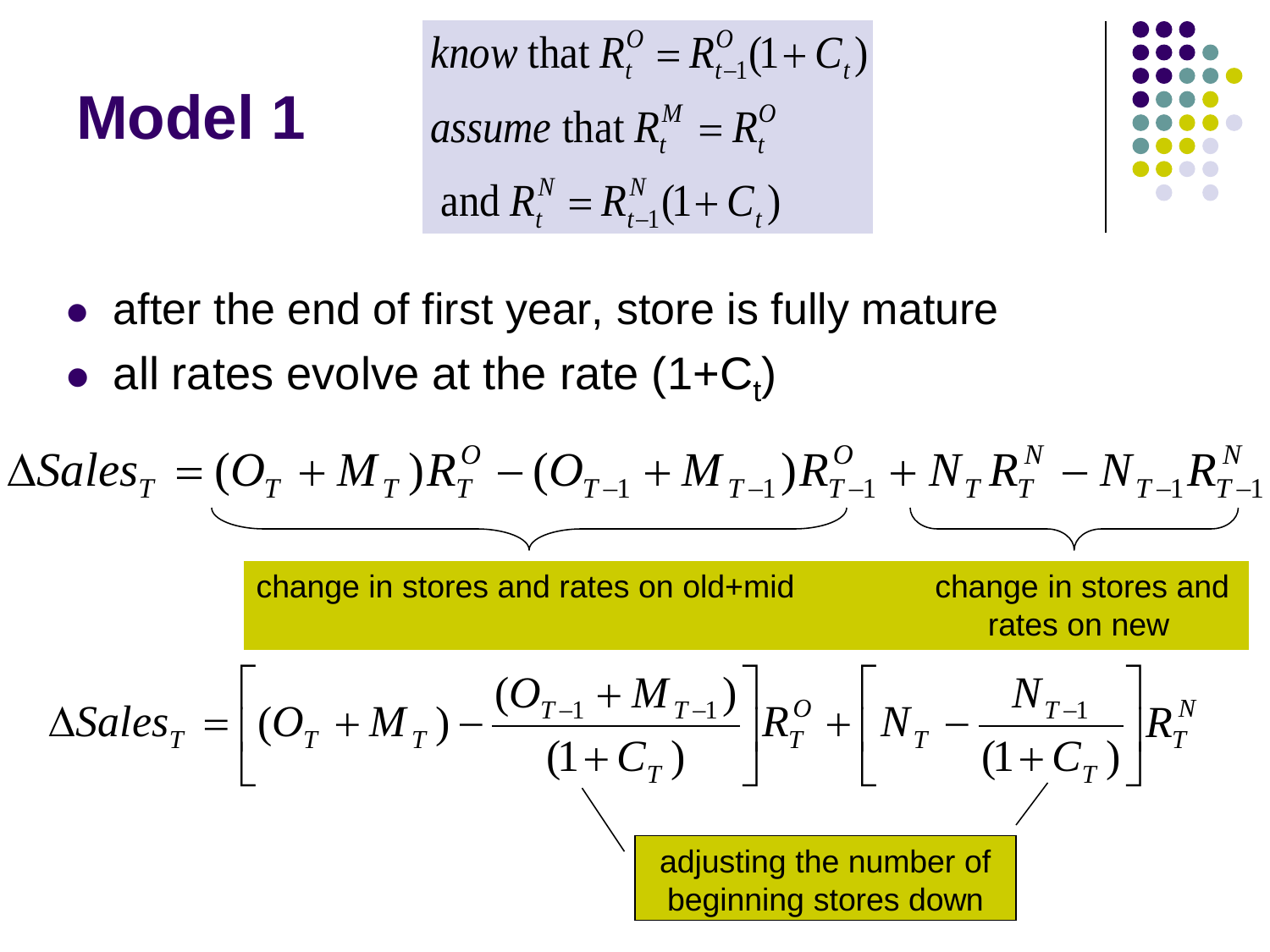

• everything in brackets is known so can estimate the rates.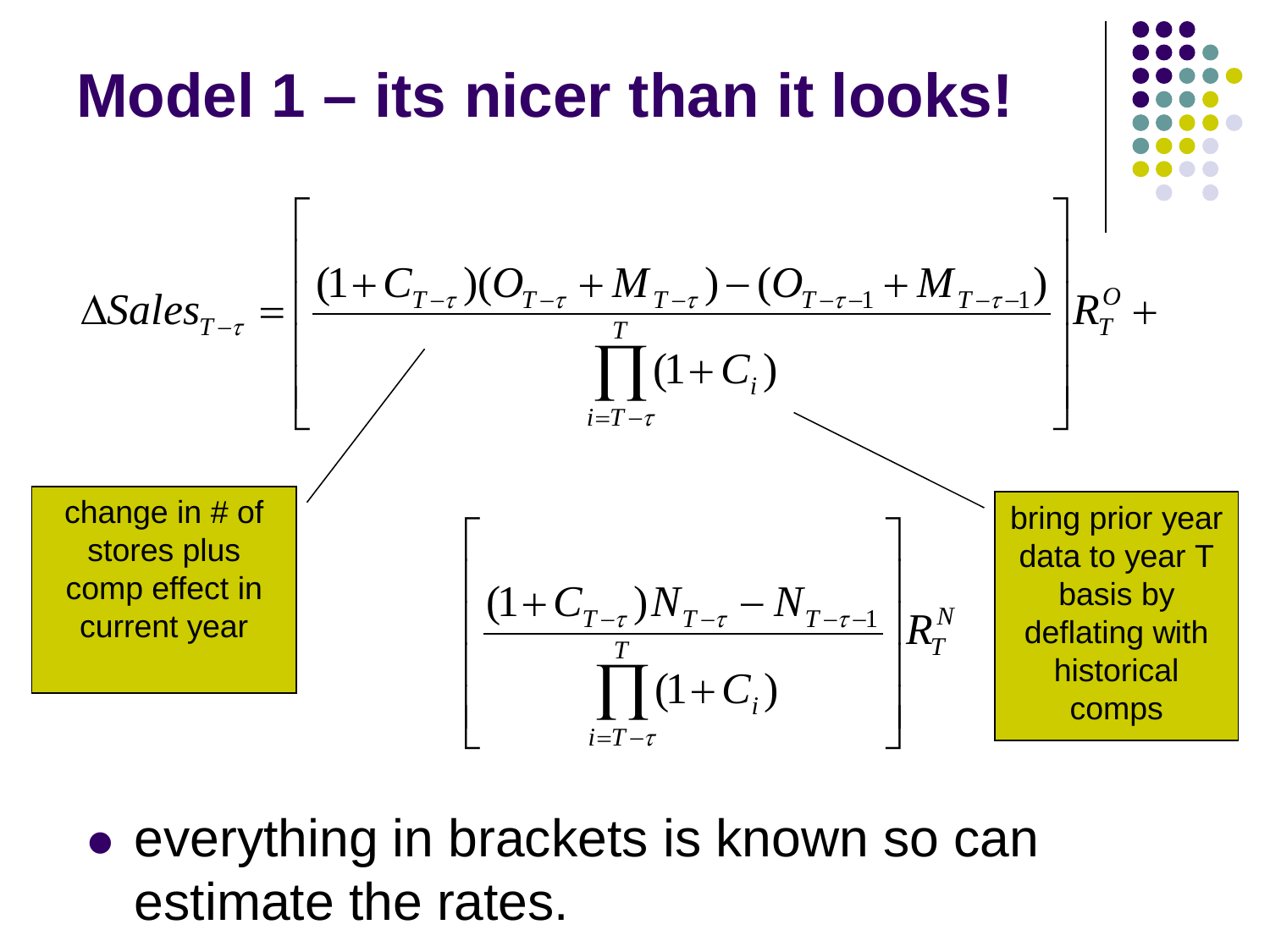**Model 2** 
$$
R_t^M = kR_t^O
$$
  
\n $R_t^N = R_{t-1}^N (1 + C_t) Q_t$ , where  
\n $Q_t = \frac{O_{t-1} + kM_{t-1} - D_t}{O_t}$ 



- mid rates and new rates differ by proportion k
- *O t O t*  $t^{1/2}$  $t^{-1}$  $R$  $C_t$ ) $Q_t = \frac{R}{R}$ 1  $(1 + C_t)$ − • all rates evolve at the rate  $(1+C_t)Q_t =$

- if  $k > 1$  (so Q>1) then prolonged new store "honeymoon period".
- if  $k < 1$  (so Q<1) then prolonged time to maturity.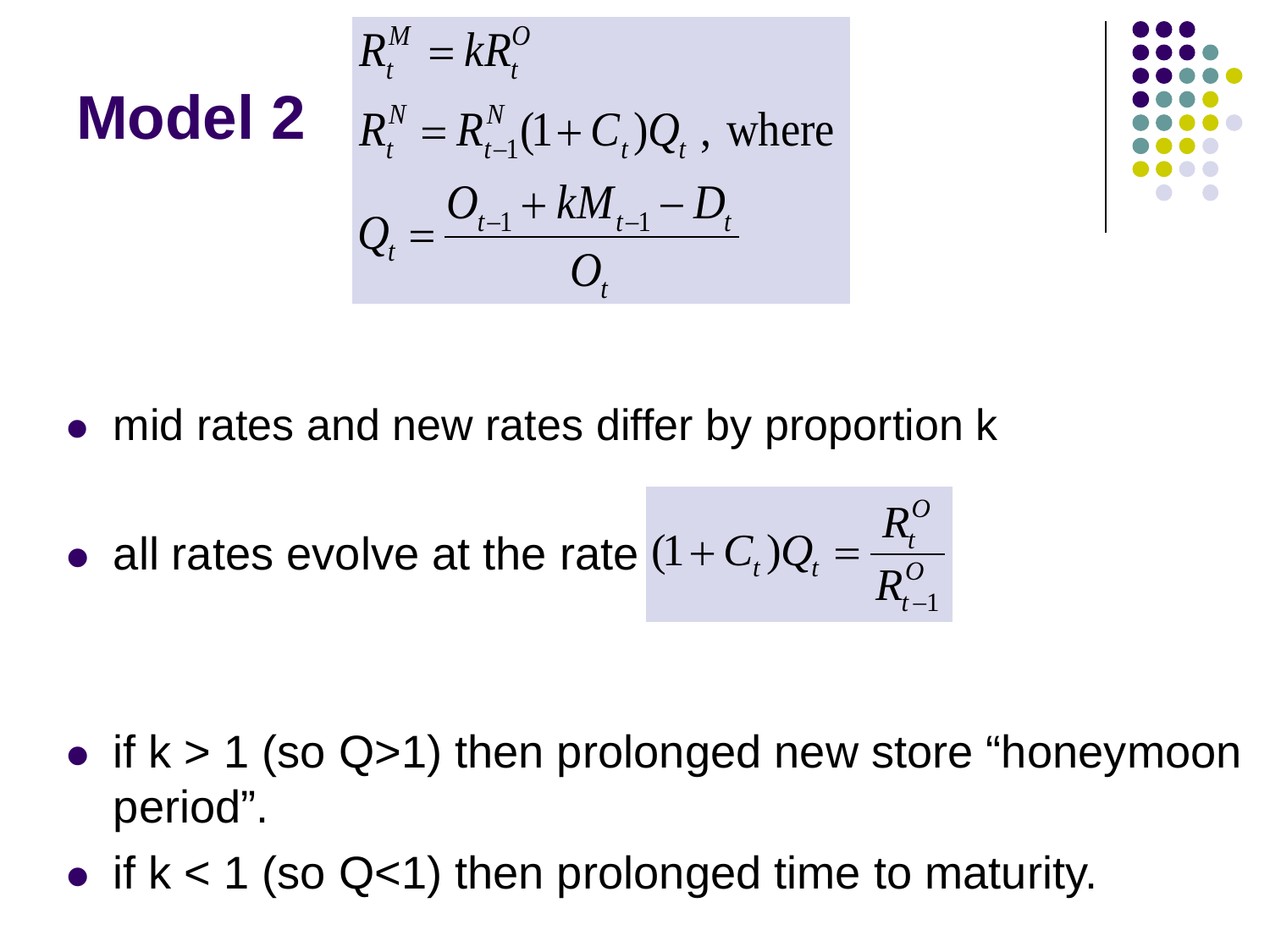#### **models 3-6**



• model 3: % $\triangle$ Sales<sub>T-τ</sub> =  $(1+C_{T-r})(1+G_{T-r})-1$ 

• **assumes** 
$$
R_t^M = R_t^O = R_t^N
$$

- model 4:  $\triangle Sales_{T-\tau} = Sales_{T-\tau-1}SG_i$  where  $SG_i$ is historical sales growth for that decile (Nissim/Penman 2001)
- model 5:  $\triangle$ Sales<sub>T-τ</sub> =  $\beta$ ( $\triangle$  total # stores) + ε
- model 6:  $\triangle Sales_{T-\tau} = \gamma_1 \triangle$  existing stores +

 $\gamma_2\Delta$  new stores + ε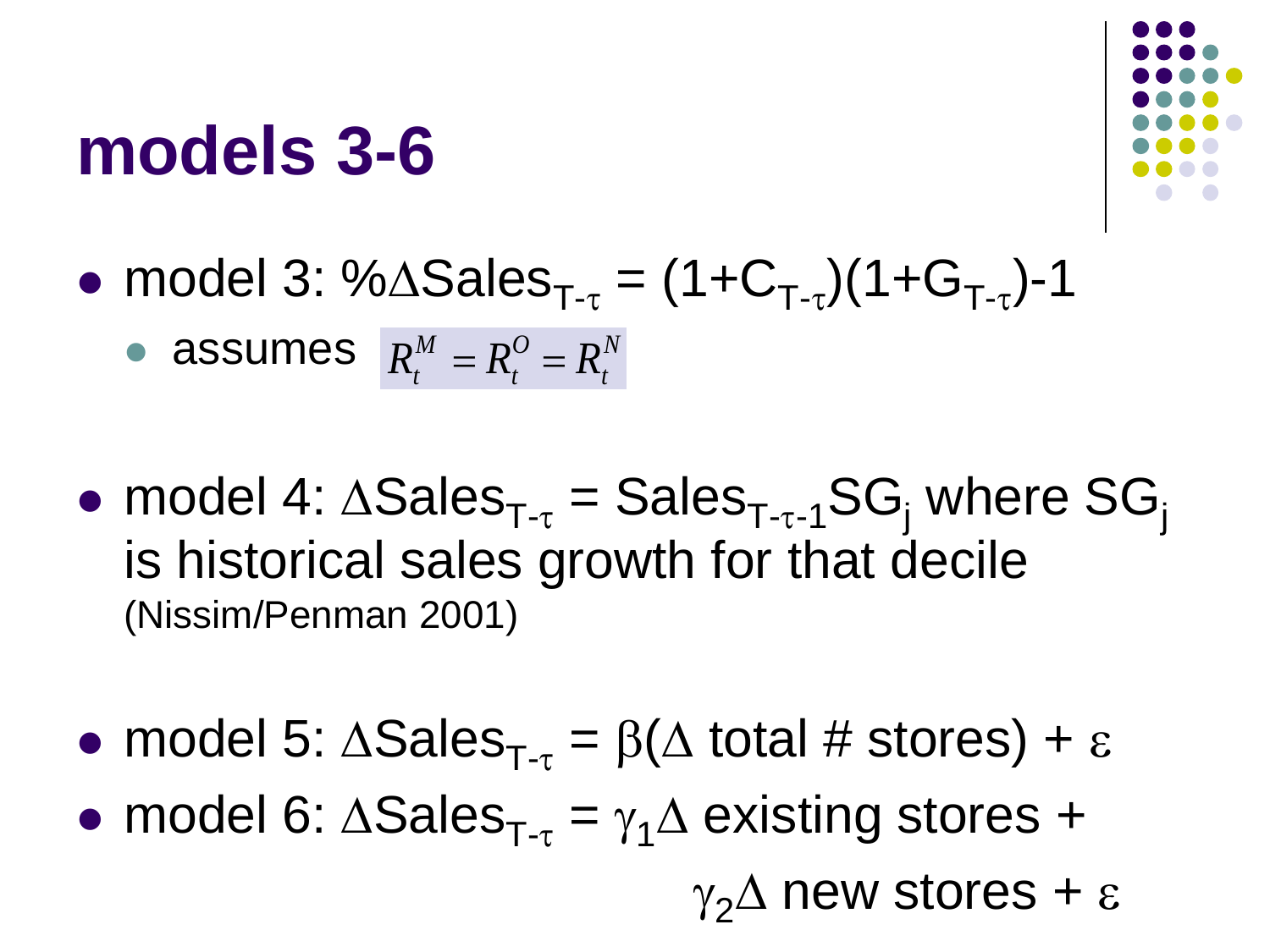## **The Sample**



- 87 retail firms (1036 firm-years) with at least 6 years of data on
	- sales
	- number of stores at year end
	- stores opened during the year
	- **stores closed during the year**
	- comparable store growth rate for the year
	- expected number of store openings/closings for the following year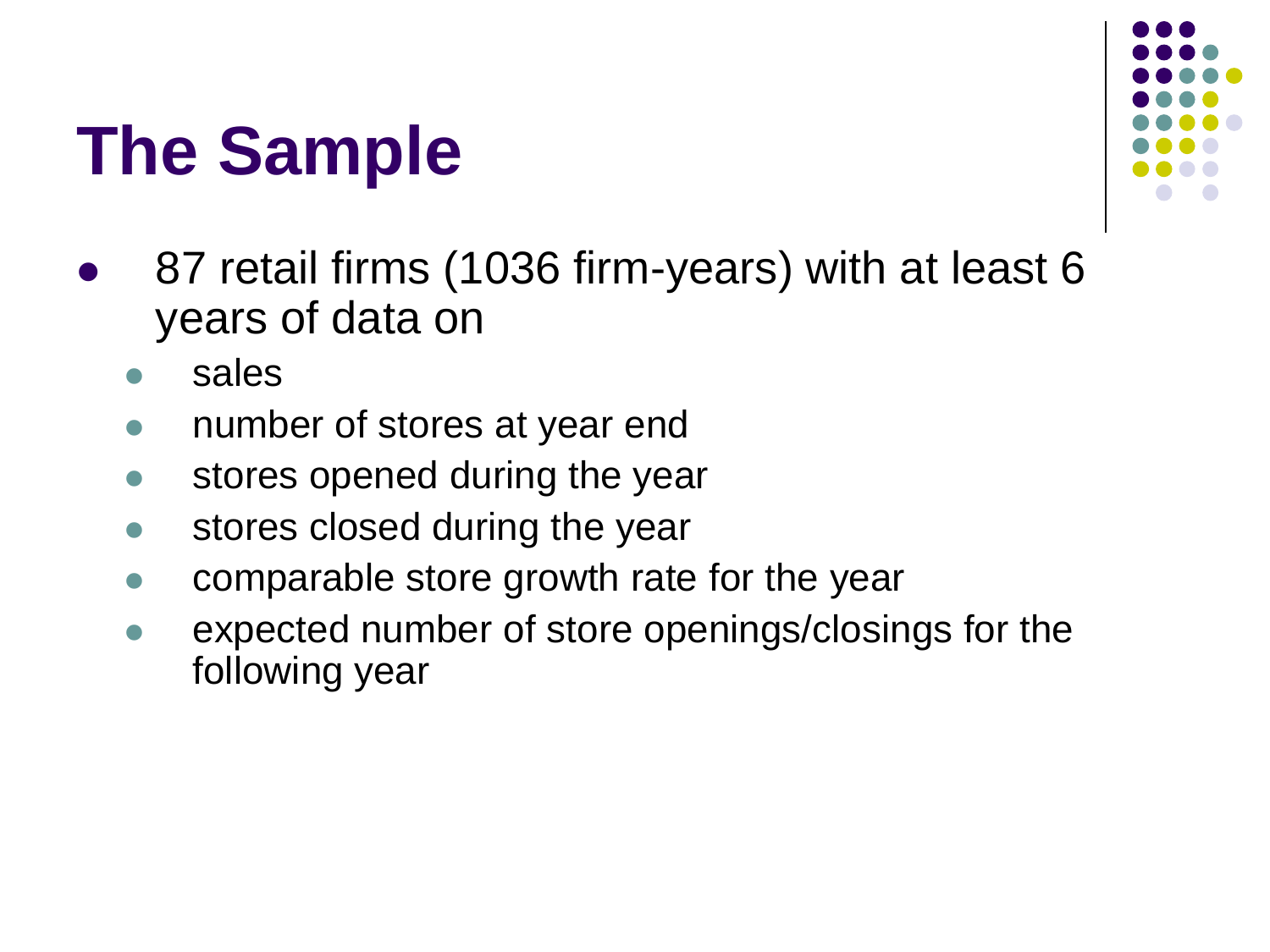# **Summary Regression Results (estimated firm-by-firm)**



|                                            | Median p values for<br><b>Estimated Sales Rates</b> |         | <b>Percent Positive Sales</b><br>Rates |       | Mean(Median)       | Median            |
|--------------------------------------------|-----------------------------------------------------|---------|----------------------------------------|-------|--------------------|-------------------|
| Models                                     | Old Rate                                            | NewRate | Old<br>New                             |       | $k \in (0.8, 1.2)$ | Adjusted<br>$R^2$ |
|                                            |                                                     |         |                                        |       |                    |                   |
| Model 1: New/Old,<br>$k = 1$ (Full Sample) | (0.001)                                             | (0.014) | 98.9%                                  | 92.0% | na                 | 91.7%             |
| Model 2: New/Old,<br>$k \in (0.8, 1.2)$    | (0.001)                                             | (0.021) | 98.9%                                  | 92.0% | 1.0(1.0)           | 92.8%             |
|                                            |                                                     |         |                                        |       |                    |                   |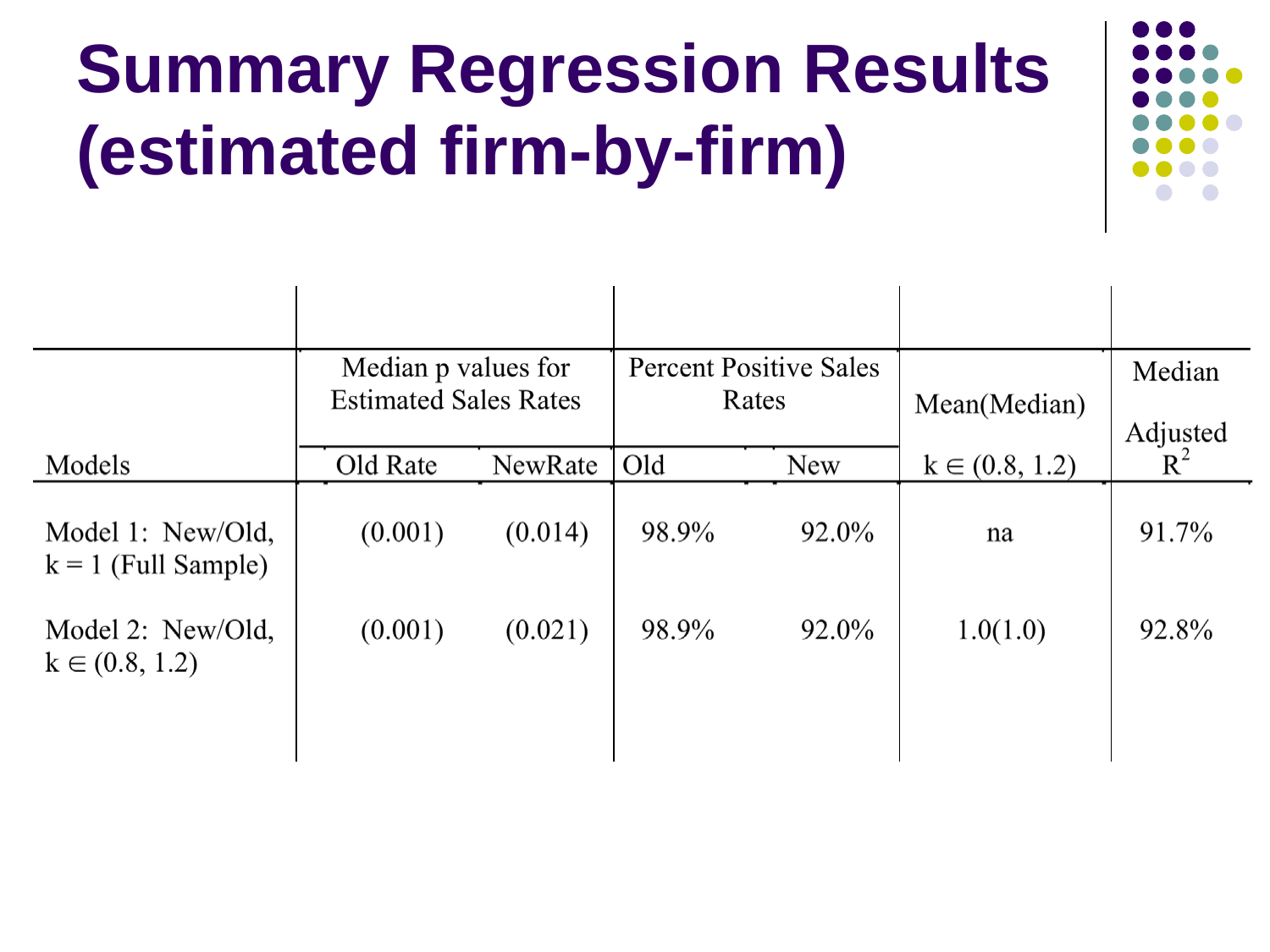# **In-Sample comparison of models**



|                                        | Model 1<br>$k=1$                 | Model 2<br>$k \in (0.8, 1.2)$ | Model 3<br>$(1+G)(1+C)-1$        |
|----------------------------------------|----------------------------------|-------------------------------|----------------------------------|
| Median of Median<br>[ Residual /Sales] | 2.49%<br>1.99%                   |                               | $3.24\%$                         |
|                                        | Model 4<br><b>Mean Reversion</b> | Model 5<br>ChgStores          | Model 6<br>ChgNew/<br>Old Stores |
| Median of Median<br>[ Residual /Sales] | $4.50\%$                         | 4.61%                         | $4.04\%$                         |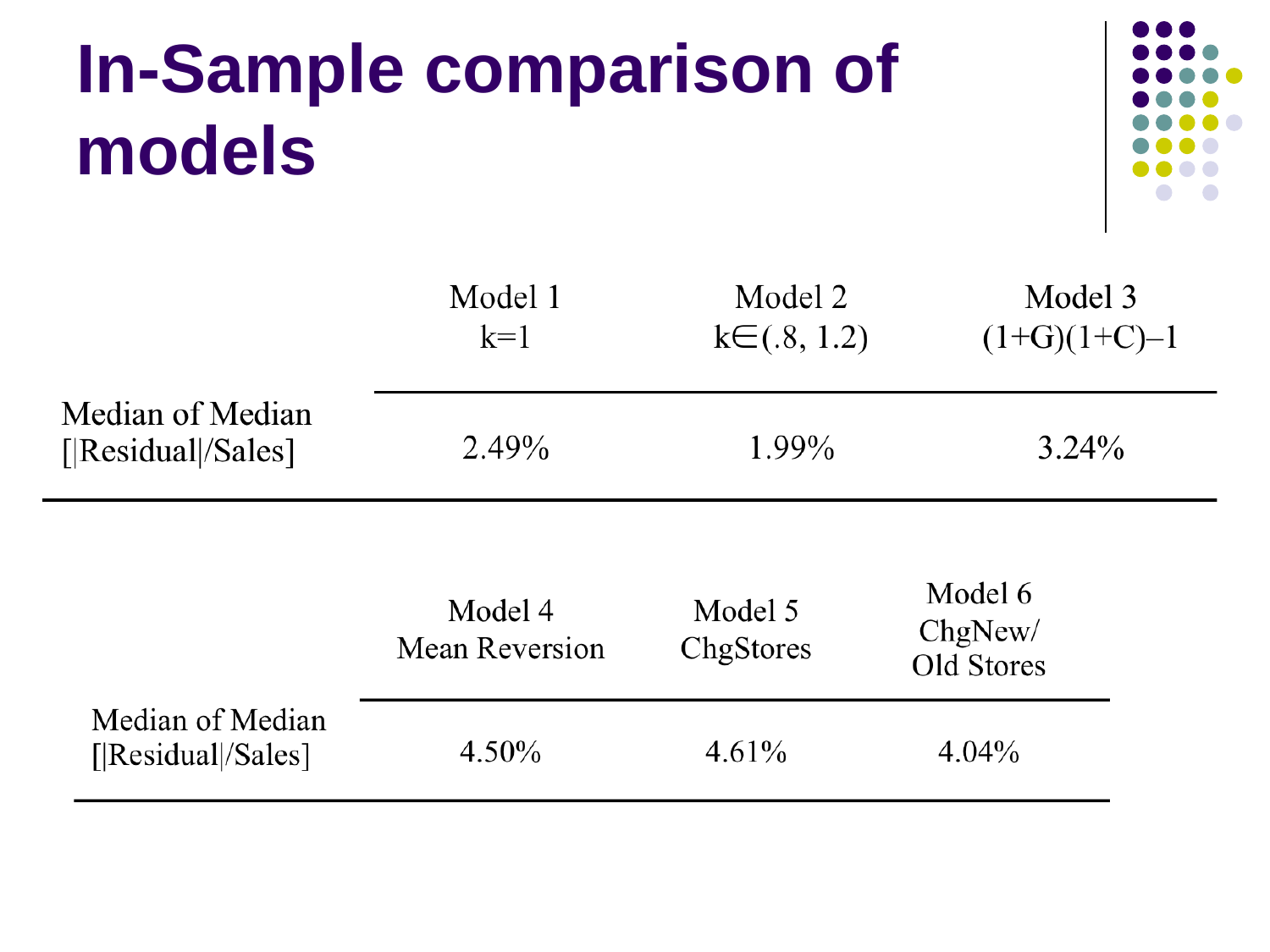# $\bigcap$

#### **examples**

|                       | old rate | new rate | K       | $R^2$ |
|-----------------------|----------|----------|---------|-------|
| <b>Starbucks</b>      | 1.18     | 0.66     | $k=1$   | 98.9  |
| <b>Whole</b><br>Foods | 29.85    | 43.33    | $k=1$   | 97.5  |
| <b>Walmart</b>        | 111.65   | 322.74   | $k=1.2$ | 94.0  |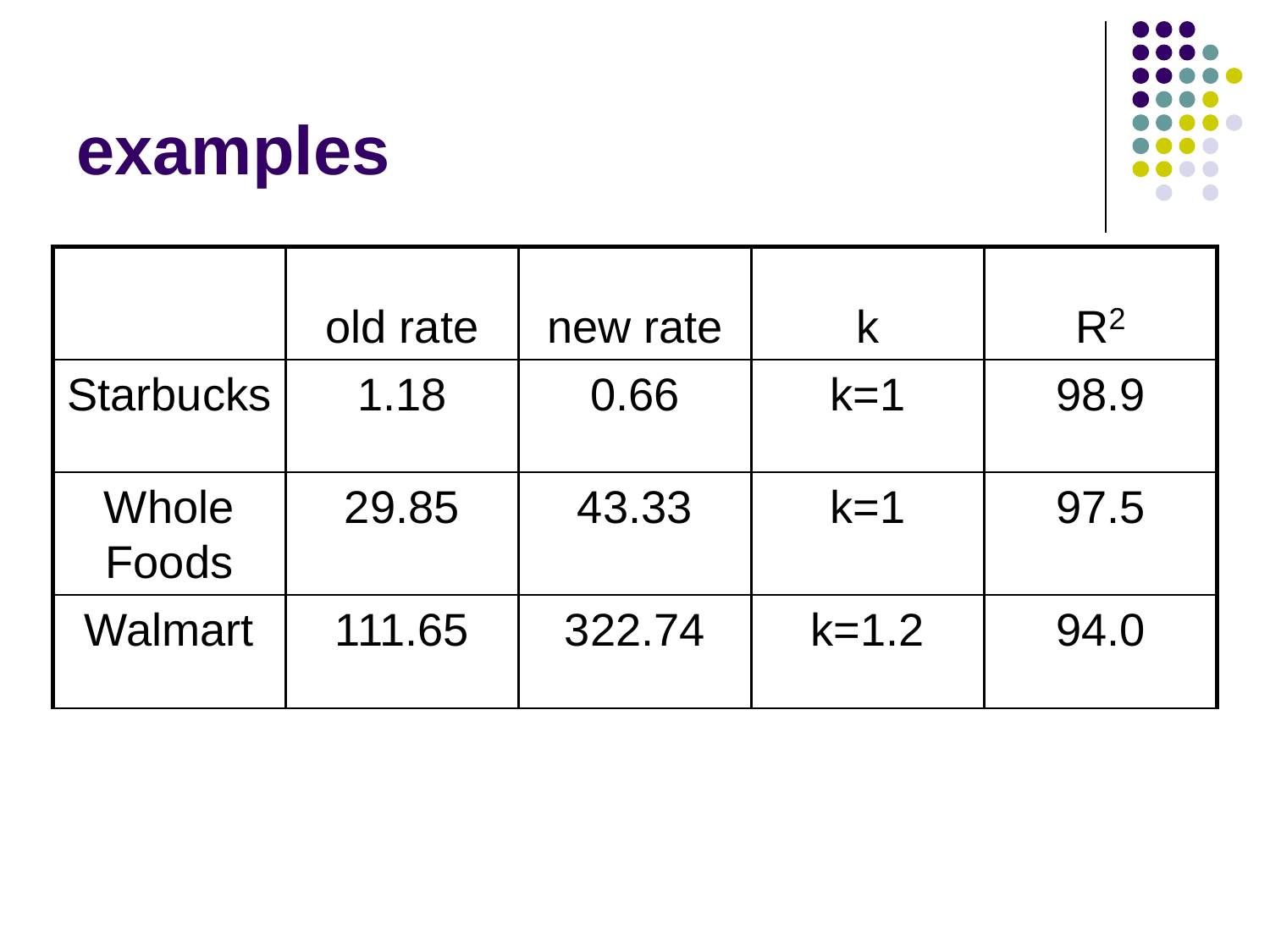# **building an out-of-sample forecast**



- need the company forecast of next year's # of new stores (already know old and mid)
- need an estimate of the old rate and new rate based on past data (use past 5 years)
- need an estimate of next year's comp
	- after much searching, best model is simply

• 
$$
C_t
$$
 - .02 = b\*( $C_{t-1}$  - .02).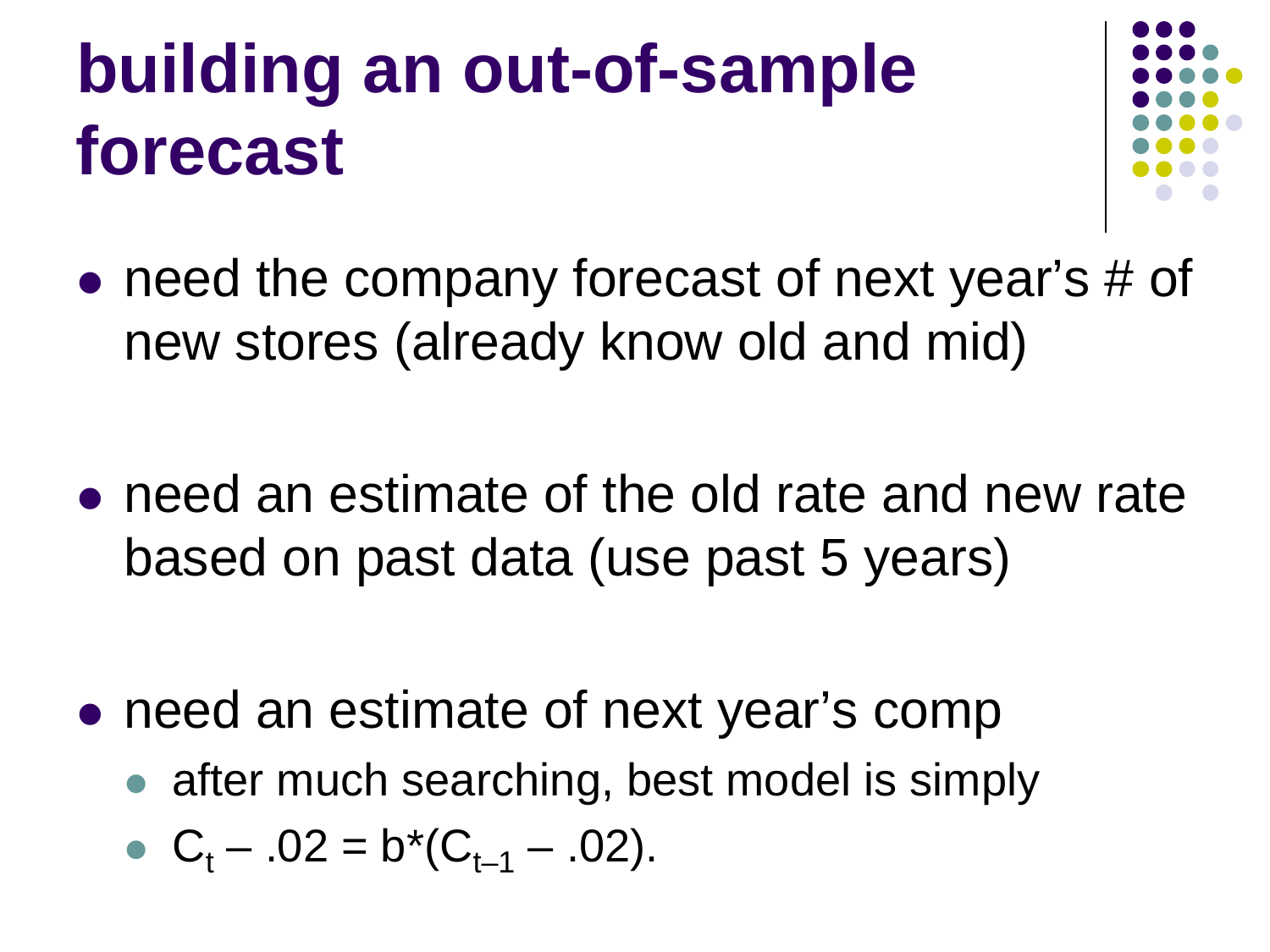# **out-of-sample results**



|                                                                                   | Model 1:<br>$k = 1$ | Model 2:<br>$k \in (.8, 1.2)$ | Model 3:<br>$(1+g)(1+c)-1$ |
|-----------------------------------------------------------------------------------|---------------------|-------------------------------|----------------------------|
| <b>Foresight Assumption</b>                                                       | Median Error        | Median Error                  | Median Error               |
| Perfect Foresight for both Comp<br>Growth and Change in Stores                    | 2.39%               | 2.80%                         | $2.95\%$                   |
| Company Forecasts of Change in<br>Stores and Comp Growth<br>$= b*(C_{t-1} - .02)$ | 3.79%               | 3.88%                         | 3.81%                      |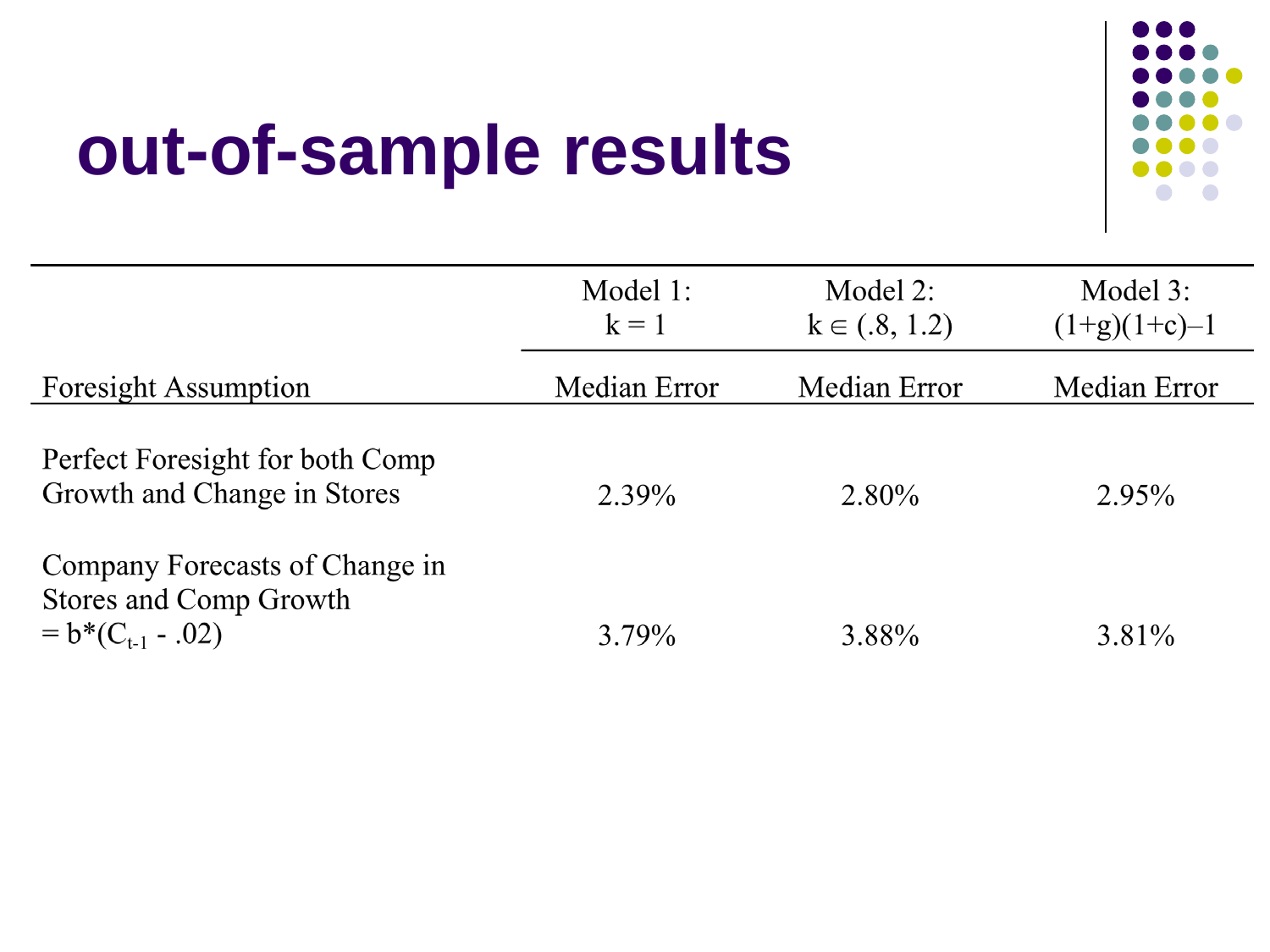

median model 1 absolute forecast error is 3.79% of sales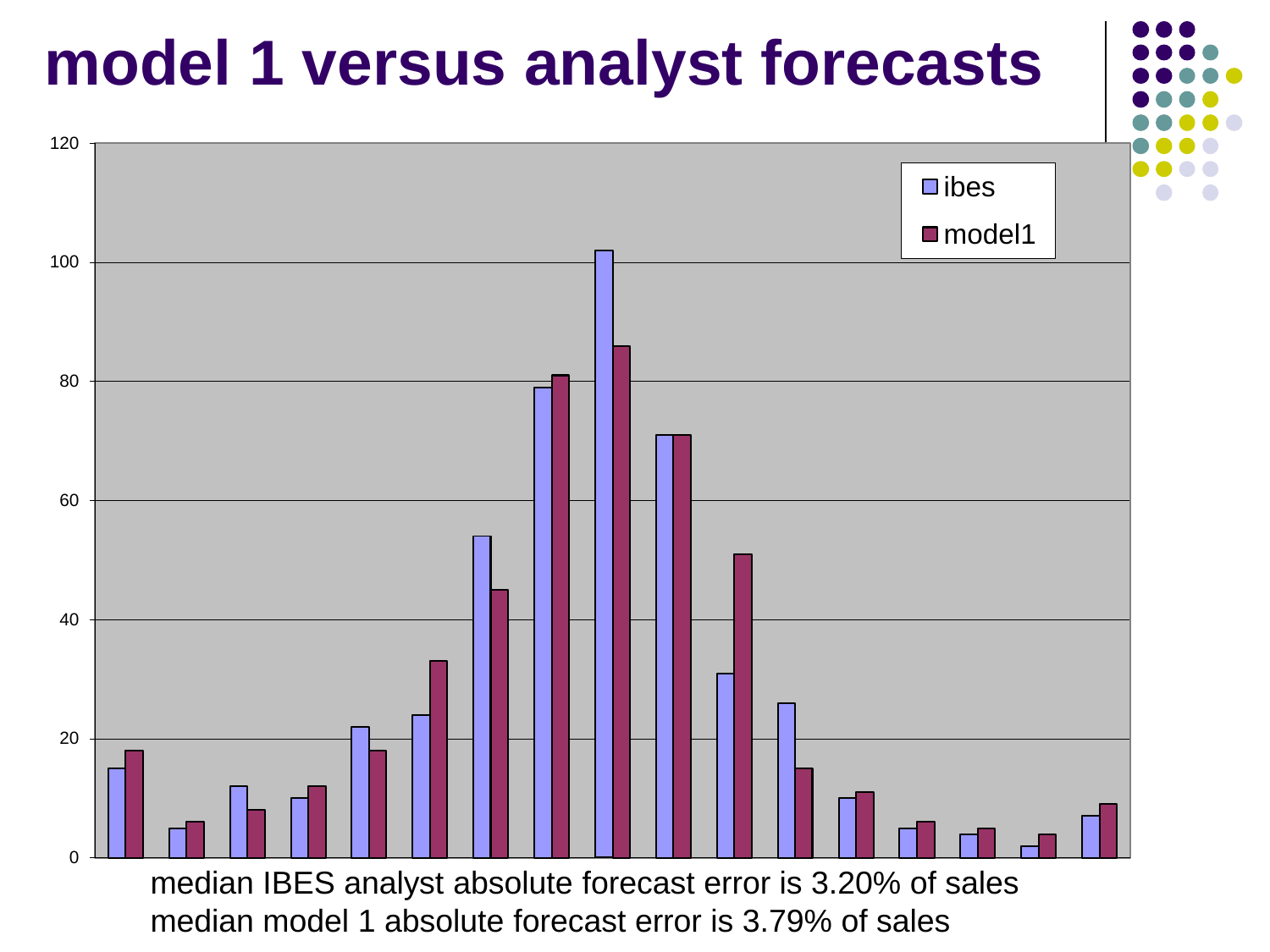# **incremental value relative to analyst forecasts**

439

| Variables             | Coefficient<br>(t-statistic) |
|-----------------------|------------------------------|
| Intercept             | 68.02<br>(1.50)              |
| Model 1 Change in     | 0.069                        |
| Sales Estimate        | (6.09                        |
| $I/B/E/S$ Change in   | 0.743                        |
| <b>Sales Estimate</b> | (45.34)                      |
| Adjusted $R^2$        | 94.34%                       |
|                       |                              |

Number of firm-year observations